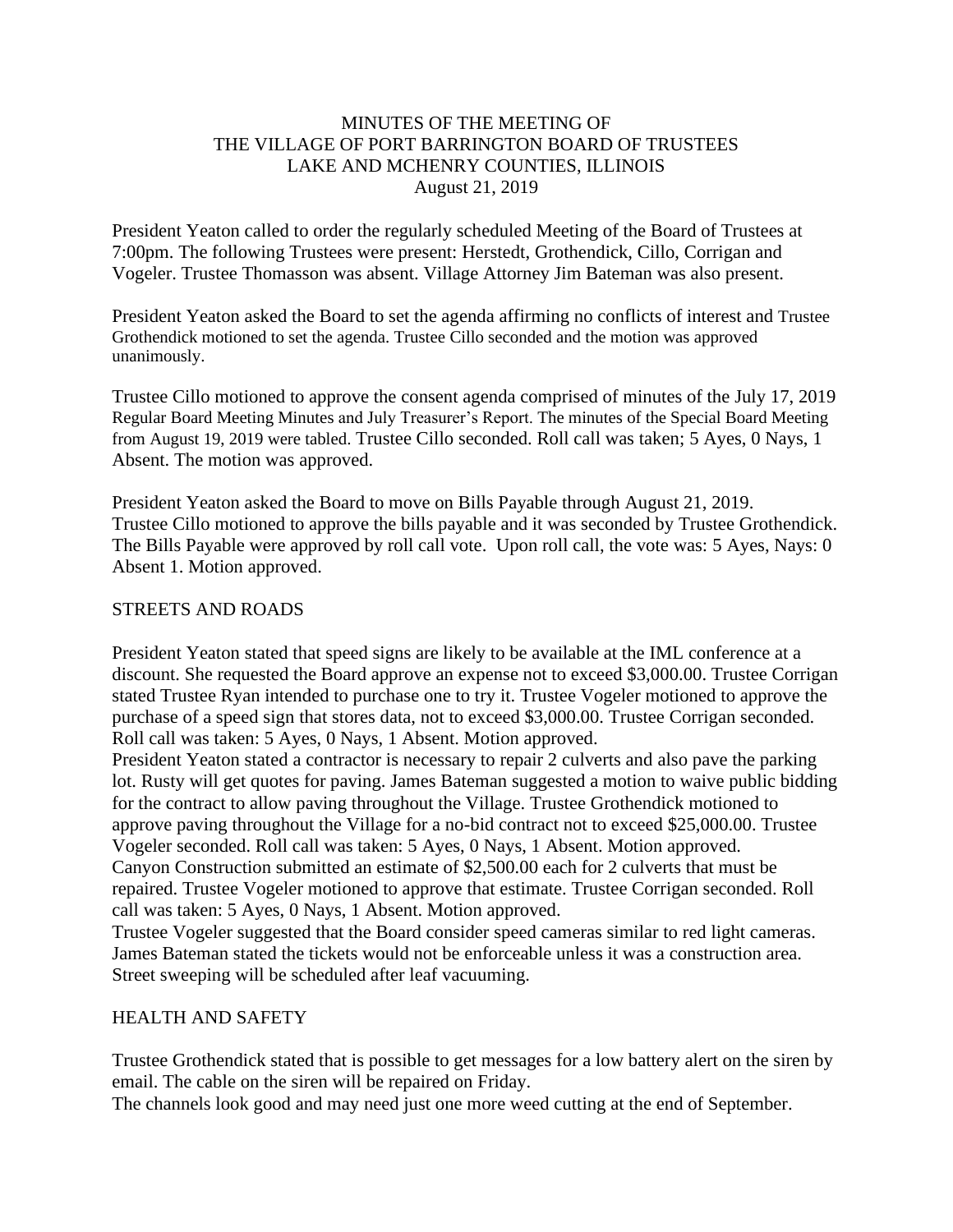### POLICE

Trustee Herstedt stated that 15 overnight parking citations were issued this month. The September schedule is set.

The speed trailer was placed in various locations and Trustee Herstedt will have data for the next meeting.

President Yeaton met with Wauconda and the police are using only the Village citations now. James Bateman attended adjudication. A resident with habitual violations for grass and weeds did not show and was fined \$2,500.00. The Village has cut there six times. A lien will be placed on the property. A title search will be performed when the lien is placed to determine whether foreclosure could be considered. James Bateman stated that it is customary to wait until the end of the growing season to place the lien. Trustee Vogeler stated that if the mortgagees have walked away the Village could proceed.

President Yeaton stated that someone did a burnout in front of the speed trailer and there was content about it on Facebook. The Wauconda Police were concerned and now hesitant to loan the trailer.

## PARKS AND BEACHES

Trustee Cillo stated that Garden Party planning is going well. The menu will be provided by No Wake Bar and Grill.

The idea of painting the picnic tables has been tabled.

A memorial plaque on a bench is being considered for Priscilla Zoller.

The boat launch sign should be installed next week.

President Yeaton stated a new Wauconda High School requirement is to perform 15 hours of public service to a government agency and thought the Village could benefit.

### **FORESTRY**

Trustee Corrigan that changes were necessary to the Tree Ordinance. The trees specified in the Zoning Code are not the same as the list with the Tree Ordinance. James Bateman recommended approving the Tree Ordinance and then the Zoning Board can hold a hearing to amend the code. Ordinance 2019-8-1 was before the Board amending Chapter 53 "Trees and Plants". Trustee Corrigan motioned to approve. Trustee Cillo seconded. Roll call was taken: 5 Ayes, 0 Nays, 1 Absent. Motion approved.

James Bateman stated that the IML sent a letter regarding an individual who made a claim against the Village about a downed tree. President Yeaton stated that the Village Attorney will review prior to sending a response. Donna Erfort stated that the resident wants to meet with Village Officials to view other trees he considers a point of concern. President Yeaton and Rusty will meet with the resident. Trustee Vogeler stated that an oak tree at Beach Park snapped. Rusty will view and act. President Yeaton stated that the garbage trucks are snapping off branches.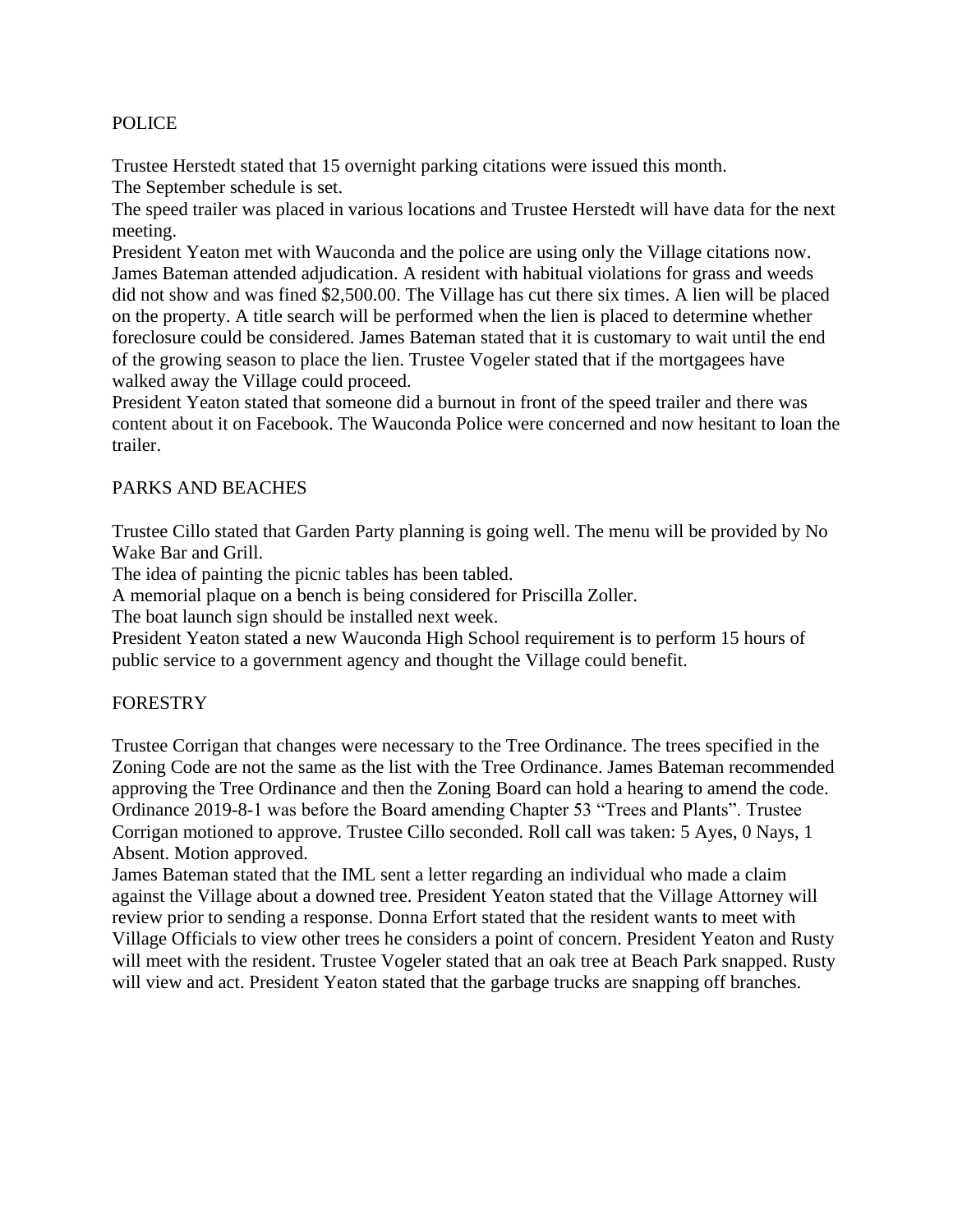# FINANCE

Trustee Corrigan met with Donna Erfort regarding e-pay. 376 residents have paid their vehicle tax. There are still a couple hundred not paid. Letters were sent and some came back undeliverable.

Trustee Vogeler called ComEd regarding the Smart Program for LED lighting at the Village Hall. They sent Windy City Lighting out to estimate. All lights at the Village Hall and large garage, the interior and 1 exterior light on the back garage would all be replaced with estimated cost of \$3.630.00. ComEd will pay \$2,100.00 of that. Trustee Vogeler motioned to requested approval to spend \$1,530.00 as the difference. Trustee Cillo seconded. Roll call was taken: 5 Ayes, 0 Nays, 1 Absent. Motion approved.

## BUILDING AND ZONING

Trustee Vogeler stated that the Windoware software could be updated to change the fee schedule based on a percentage of cost of the project instead of square footage. Frank DeSort said it is common at 1%. Trustee Thomasson had concerns and so the issue was tabled until he is present. Deer Grove II pulled 2 more building permits.

## VILLAGE ATTORNEY

The Governor signed legislation requiring all businesses to perform annual sexual harassment trainings.

Presently the Village President does not have authority to approve emergency expenditures. President Yeaton stated that currently the Trustees have authority to spend \$500.00 as needed without approval from the Board. She recommended \$10,000.00 for Village President. If the Board accepts those amounts the Ordinance could be written to include. The Board approved instructing the Village Attorney to create an ordinance for that and include \$1,500.00 expense authority for Rusty Issleb.

James Bateman recommended processing a zoning amendment regarding whether to allow cannabis facilities. There was discussion regarding placement of recreational cannabis facilities and consideration of parking, visibility and hours of operation. James Bateman stated that a model ordinance should be available by October to hold a public hearing.

An Ordinance regulating excise tax could be considered at the next Board Meeting. Trustee Corrigan recommended further discussion to determine percentages and what type of building would be allowed, such as retail or cultivation centers. Discussion will continue at the next Committee Meeting.

### ENGINEERING

Brian Vallesky left Manhard Engineering. Chris Gheyson will be the Village Engineer now.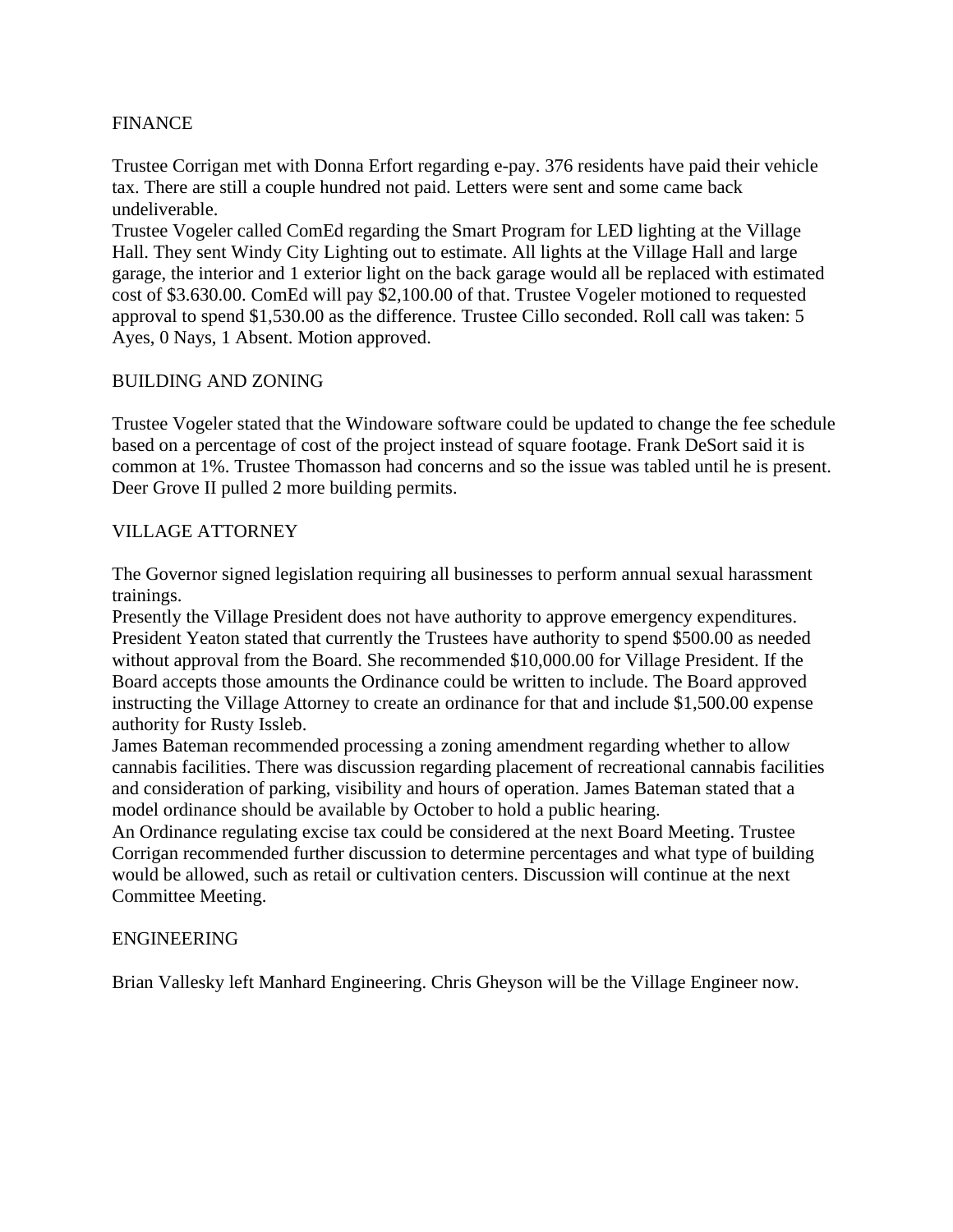## ADMINISTRATION

Trustee Cillo motioned to approve the audit. Trustee Grothendick seconded. Roll call was taken: 5 Ayes, 0 Nays, 1 Absent. Motion approved. Rusty and Donna need new phones. The copier at the Village Hall has serious issues.

## VILLAGE CLERK

### PUBLIC WORKS

There was no new information presented on either of these subjects.

### PLANNING COMMISSION

Keith Kotarski stated that the Planning Commission has been asked to review off-site parking but are not sure of their direction or purpose. James Bateman responded that remote parking should require a conditional use approval.

#### PBWW

Jody Thelin attended a seminar about increased rainfall. It is expected that if the trend continues rainfall could double.

### VILLAGE PRESIDENT

President Yeaton will attend the IML Conference.

President Yeaton put in paperwork to McSweeney's office to apply for funding parking lot repairs, a municipal garage with 3 bays and interior improvement to the Village Hall. Money for Capital Improvements was given to each Representative for distribution. President Yeaton will attend the Safer Lake Conference in November about drugs and sex trafficking.

The Board would now discuss the Noise and Special Events Ordinance.

President Yeaton stated that 2 complaints were received Friday night from Riverwalk residents. She spoke to the owner of Sideouts who held an event that evening. They are allowed 4 outdoor events per year. The residents complaining were from Camden and Brighton so there was an assumption that the music was coming from the Broken Oar. Trustee Corrigan endorsed a complaint log as did Trustee Vogeler at the last meeting. Data collection could help determine where action is needed. Additional discussion would held at the Committee Meeting regarding whether to implement a decibel level into the Ordinance. James Bateman recommended both a decibel and qualitative description from the officer in case a decibel reader is not available. A separate date would be chosen to hold continued discussion.